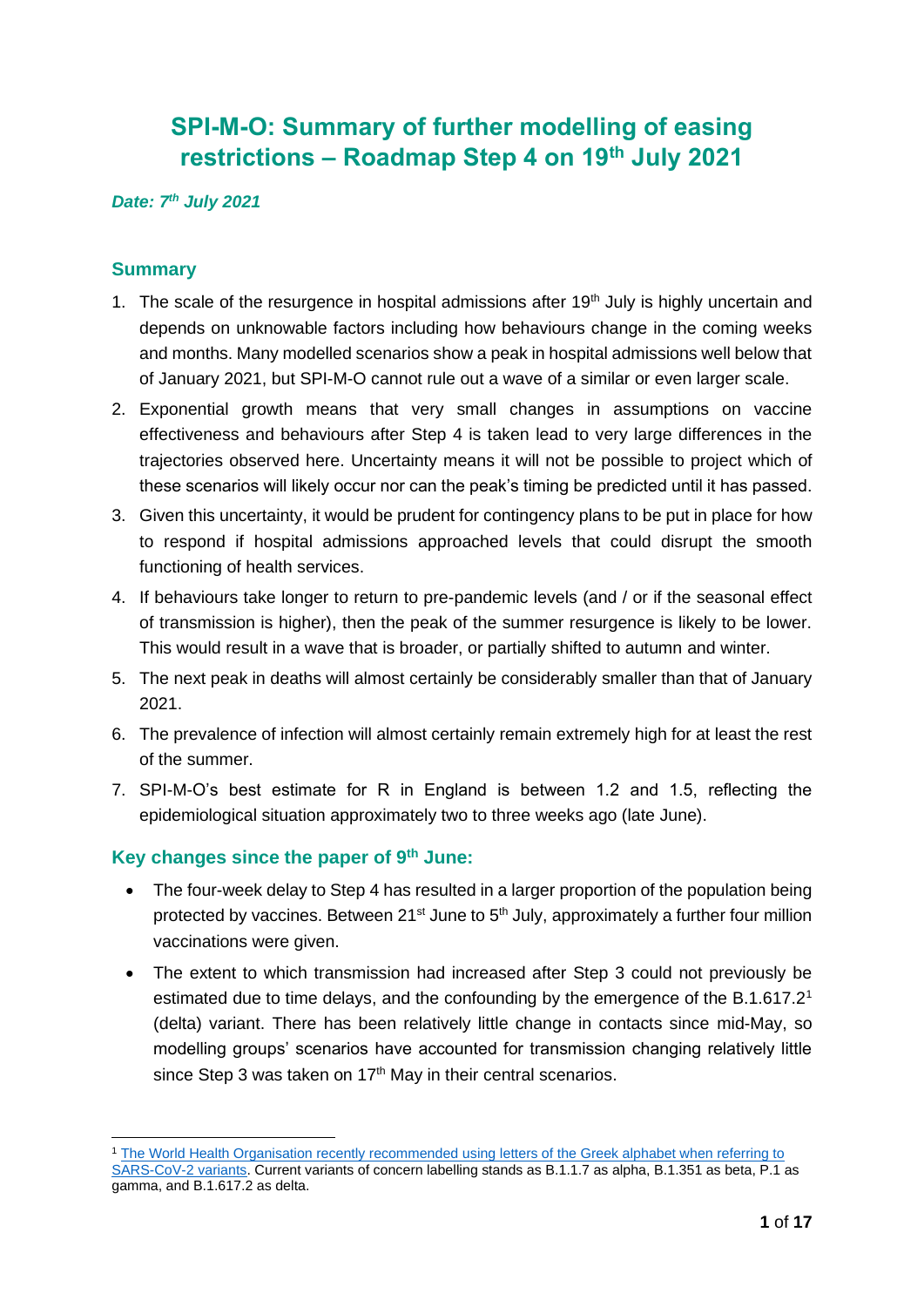- Data from Public Health England (PHE) has now become available on the effectiveness of vaccines against hospital admission, but not death, with the delta variant. Although confidence intervals are wide, models' central estimates for this parameter have increased.
- Warwick (and Imperial College London in a sensitivity analysis) have modelled a gradual change in behaviour after Step 4, instead of a step change as previously.
- Sensitivity analysis from Imperial has highlighted the importance of cross-protection against different viral variants, for example the immunity to delta created by infection with  $B.1.1.7$  (alpha)<sup>1</sup>.

## **Key assumptions in the central scenarios**

These are for the central scenarios and relate to the delta variant. A full set of assumptions, including for sensitivity analyses are given in Appendix 1 and the respective modelling papers.

|                                                      |              |           | <b>Against infection</b> | <b>Against hospitalisation</b> |        |  |
|------------------------------------------------------|--------------|-----------|--------------------------|--------------------------------|--------|--|
| <b>Cross-protection</b><br>against delta after       | Imperial     |           | 85%                      | 95%                            |        |  |
| infection with alpha                                 | <b>LSHTM</b> |           | 100%                     | 100%                           |        |  |
|                                                      | Warwick      |           | 100%                     | 100%                           |        |  |
|                                                      |              |           | <b>AZ</b>                | Pfizer / Moderna               |        |  |
| <b>Vaccine reduction</b>                             |              | Dose 1    | Dose 2                   | Dose 1                         | Dose 2 |  |
| in risk of infection                                 | Imperial     | 33%       | 58%                      | 33%                            | 85%    |  |
|                                                      | <b>LSHTM</b> | 43%       | 62%                      | 47%                            | 80%    |  |
|                                                      | Warwick      | 34%       | 64%                      | 56%                            | 80%    |  |
| <b>Vaccine reduction</b>                             |              |           | <b>AZ</b>                | Pfizer / Moderna               |        |  |
| in risk of onwards                                   |              | Dose 1    | Dose 2                   | Dose 1                         | Dose 2 |  |
| transmission if<br>infected                          | Imperial     | 40%       | 40%                      | 40%                            | 40%    |  |
| (in addition to                                      | <b>LSHTM</b> | 47%       | 57%                      | 47%                            | 57%    |  |
| transmission reduction<br>from lower infection risk) | Warwick      | 45%       | 45%                      | 45%                            | 45%    |  |
|                                                      |              |           | <b>AZ</b>                | Pfizer / Moderna               |        |  |
| <b>Vaccine reduction</b>                             |              | Dose 1    | Dose <sub>2</sub>        | Dose 1                         | Dose 2 |  |
| in risk of<br>symptomatic                            | Imperial     | 33%       | 58%                      | 33%                            | 85%    |  |
| disease                                              | <b>LSHTM</b> | 43%       | 71%                      | 47%                            | 84%    |  |
|                                                      | Warwick      | 34%       | 70%                      | 56%                            | 88%    |  |
|                                                      |              | <b>AZ</b> |                          | Pfizer / Moderna               |        |  |
| <b>Vaccine reduction</b>                             |              | Dose 1    | Dose 2                   | Dose 1                         | Dose 2 |  |
| in risk of hospital<br>admission                     | Imperial     | 80%       | 90%                      | 85%                            | 95%    |  |
| (or severe disease)                                  | <b>LSHTM</b> | 85%       | 90%                      | 85%                            | 90%    |  |
|                                                      | Warwick      | 81%       | 94%                      | 90%                            | 98%    |  |
|                                                      |              | <b>AZ</b> |                          | Pfizer / Moderna               |        |  |
| <b>Vaccine reduction</b><br>in risk of death         |              | Dose 1    | Dose 2                   | Dose 1                         | Dose 2 |  |
|                                                      | Imperial     | 80%       | 95%                      | 85%                            | 95%    |  |
|                                                      | <b>LSHTM</b> | 85%       | 95%                      | 85%                            | 95%    |  |
|                                                      | Warwick      | 81%       | 95%                      | 90%                            | 98%    |  |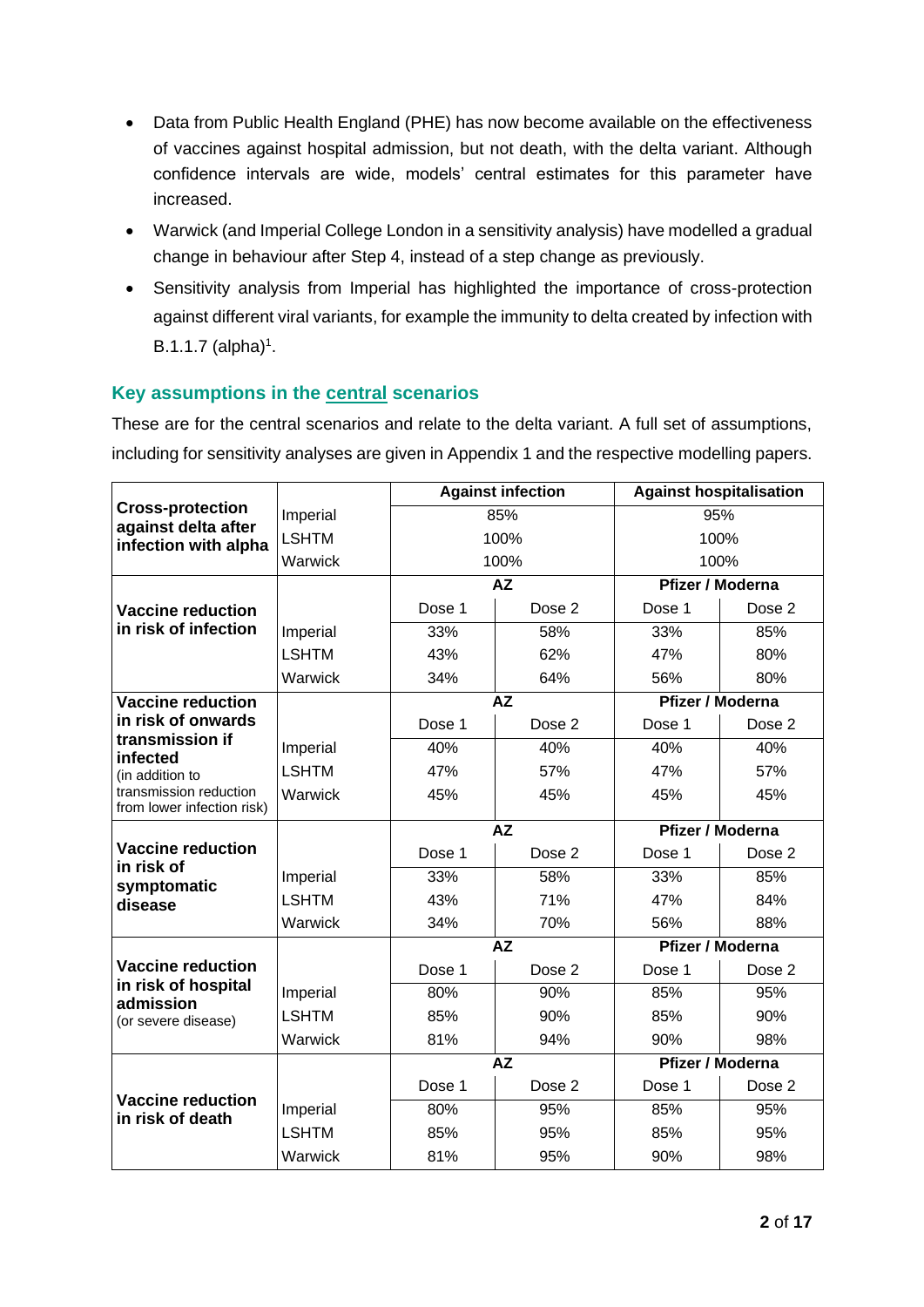## **Current epidemic estimates**

8. SPI-M-O's best estimate for R in England is between 1.2 and 1.5 and the growth rate is between  $+3\%$  and  $+7\%$  per day, based on data available up to  $5<sup>th</sup>$  July. Estimates for NHS England regions are given in Appendix 2. R is a lagging indicator, reflecting the state of the epidemic approximately two to three weeks ago.

#### **Medium term projections and scenarios**

- 9. Each week, SPI-M-O combines estimates from several independent models to project the trajectory of the epidemic **if no further changes in behaviour or policy take place**. They represent what the trajectory might be if the epidemic continued to follow the trends seen in the latest available data up to 5<sup>th</sup> July. **They are neither forecasts nor predictions** and cannot fully reflect recent changes in transmission that have not yet filtered through into surveillance data. They are released separately as SPI-M-O medium-term projections.
- 10. Four of these same models have further been used to explore the potential impact of a range of scenarios following changes in transmission. These scenarios assume changes in behaviour result in R values of 1.1, 1.5, 1.8, or 2.1 on 19<sup>th</sup> July<sup>2</sup>, and are run for a further six weeks. These scenarios are shown **on a logarithmic scale** in Figure 1 (R=1.1 – green; 1.5 – blue; 1.8 – orange; 2.1 – red) for England's hospital admissions alongside the latest medium-term projection of current trends (grey) for comparison.
- 11. The duration and timing of the peak in each scenario is highly uncertain and varies across the individual models. As a result, the combination of these individual model scenarios produces a longer and flatter peak than might be expected.
- 12. A doubling time in infections of around one week is consistent with growth in hospitalisations akin to the blue line  $(R=1.5)$  in Figure 1. Faster growth in infections will cause faster growth in hospitalisations a few weeks later.
- 13. Figure 1 shows that the ongoing vaccine rollout programme means that a period with R around 1.1 or 1.5 would result in a small increase in hospital admissions followed by a turnover due to accumulation of immunity. An increase of R to 1.8 or 2.1 would result in larger increases that continue beyond the period of these scenarios.

<sup>&</sup>lt;sup>2</sup> In each of these scenarios, R drops over time after 19<sup>th</sup> July as vaccination and infection reduce the number of people who remain susceptible.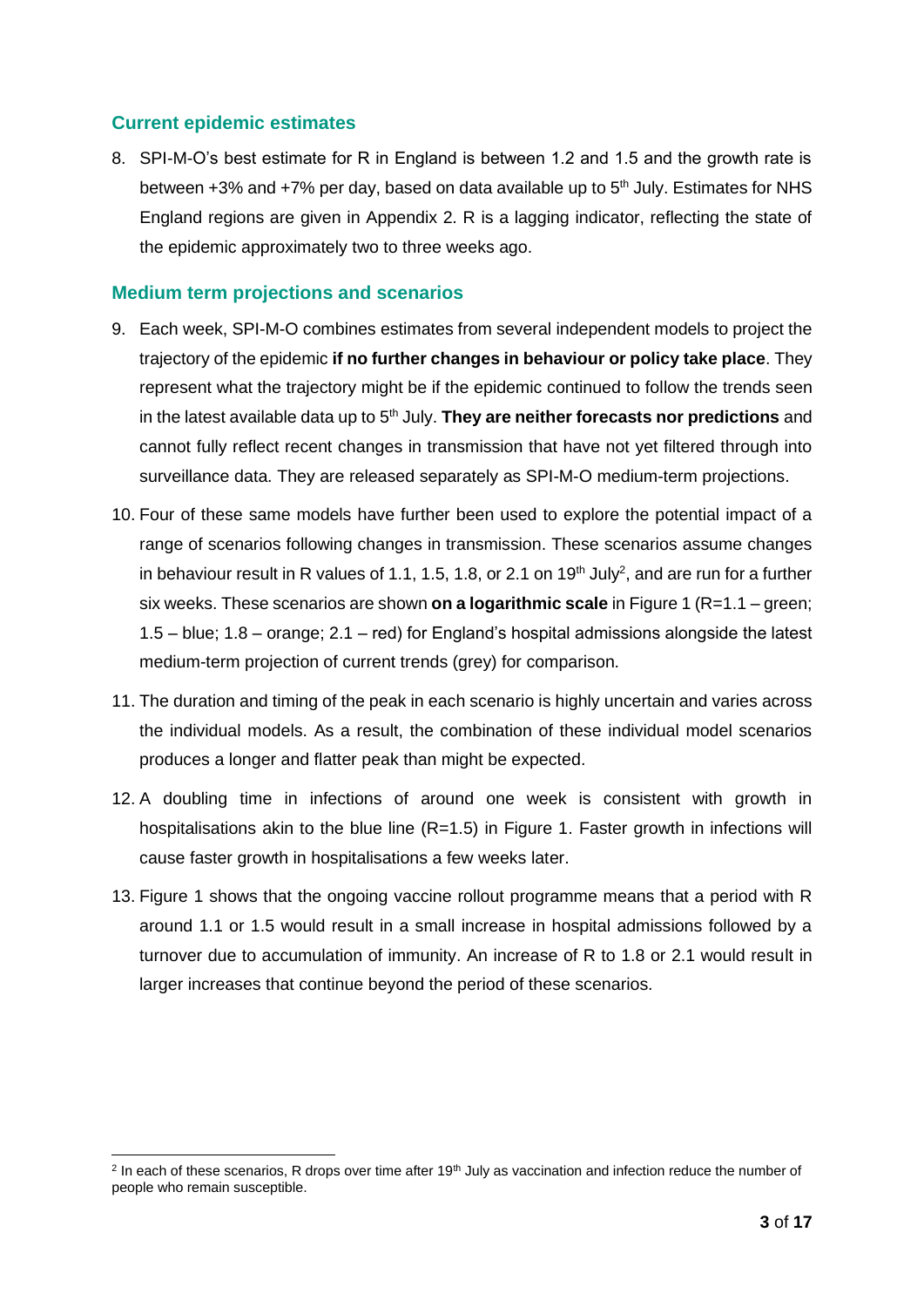**Figure 1:** Eight-week scenarios for daily hospital admissions in England over a range of R values (1.1 – green; 1.5 – blue; 1.8 – orange; 2.1 – red) reflecting the possible impact of the easements from 19<sup>th</sup> July. The grey line is SPI-M-O's medium-term projection of current trends. All scenarios show interquartile ranges of model combinations as the shaded band. Note the logarithmic scale.



14. These scenarios assume a step change in transmission from 19<sup>th</sup> July. In reality, in addition to a change in behaviour from a given date, there will likely be gradual increases in transmission in different parts of the country at different times. This variation in hospital admissions has been seen across the country and is currently settled at a consistent trajectory across the country.

## **Modelling Step 4 of the Roadmap**

- 15. SPI-M-O has considered the results from three academic groups who have independently modelled taking Step 4 of the Roadmap on  $19<sup>th</sup>$  July. These groups have made assumptions in the central scenarios that include:
	- Once removed, social distancing measures are never re-imposed. Behaviours do not change in response to rising prevalence.
	- The delta variant remains dominant.
	- Under 18s are not vaccinated as, at the time of writing, the Joint Committee on Vaccinations and Immunisations (JCVI) have not published their advice on this.
	- There is little waning immunity over the next few months and no booster vaccinations take place over the timescale of the modelling, as the timing and speed of this programme is not yet known.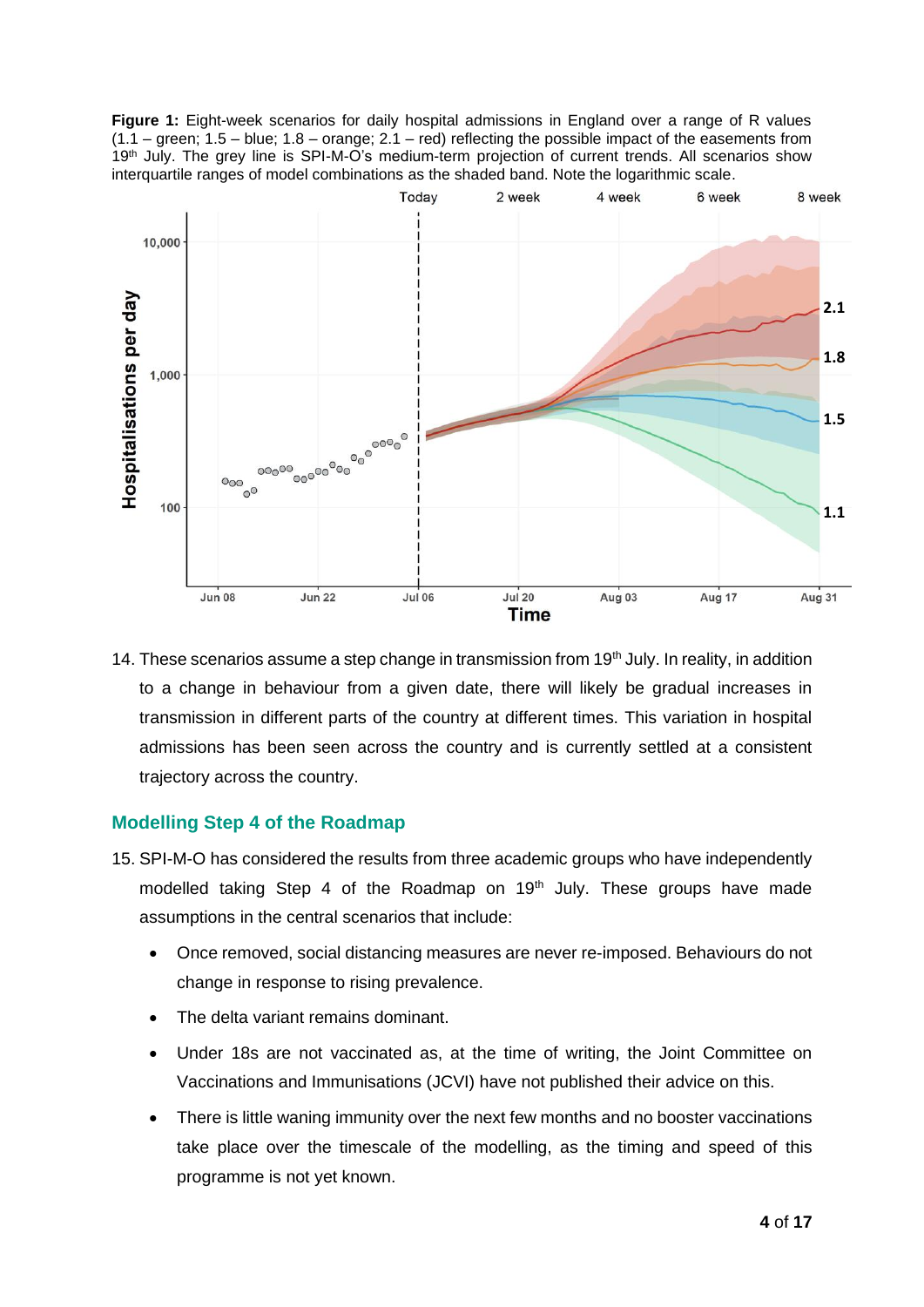- London School of Hygiene and Tropical Medicine (LSHTM) and Imperial have modelled single step changes (or near-step changes) in transmission on  $19<sup>th</sup>$  July, with some transmission reduction remaining as a result of Test, Trace, and Isolate and behaviour change. Warwick (and Imperial in sensitivity analysis) have modelled a range of scenarios with a gradual return to pre-pandemic behaviours at different times from August 2021 until March 2022.
- 16. **All results are highly sensitive to the modelling assumptions, and extensive sensitivity analyses have been performed.** The key uncertainties are laid out in this summary; full details are given in the accompanying modelling papers.

## **Key conclusions**

- 17. All models show a period of extremely high prevalence of infection lasting until at least the end of August. There is high uncertainty around both the scale of the peak in prevalence and in the number of confirmed cases that this would correspond to. This would also depend on people's willingness to be tested and, potentially, on capacity to test them. SAGE has previously highlighted considerations as to what measures may be required beyond the end of the Roadmap in different situations<sup>3</sup>.
- 18. **The scale of the next wave in hospital admissions is highly uncertain. While most modelled scenarios have peaks lower than in January 2021, a resurgence of this scale of hospitalisations cannot be ruled out. It is almost certain that, with the delta variant dominant, the peak in deaths will be well below the levels seen in January.**
- 19. An independent group from the JUNIPER Consortium have applied a completely different, simpler approach to project the total numbers of deaths, if the epidemic continues to its final size. The results of this modelling are comparable with the Warwick scenarios, providing a separate reassurance of these results.
- 20. The main reasons for continued uncertainty are:
	- $\bullet$  It is not possible to predict how behaviours will change after 19<sup>th</sup> July. The closer that behaviours are to those seen before the pandemic and the more rapidly this state is reached, the larger the resurgence will be.
	- While the first estimates of vaccines' effectiveness against hospitalisation with the delta variant have become available after the previous iteration of modelling, precise values for this cannot be determined from observational studies to date. Models are very sensitive to the assumptions used. For example, the number of infected

<sup>3</sup> [EMG, SPI-M and SPI-B: Considerations in implementing long-term 'baseline' NPIs;](https://www.gov.uk/government/publications/emg-spi-m-and-spi-b-considerations-in-implementing-long-term-baseline-npis-22-april-2021) SAGE 87 22nd April 2021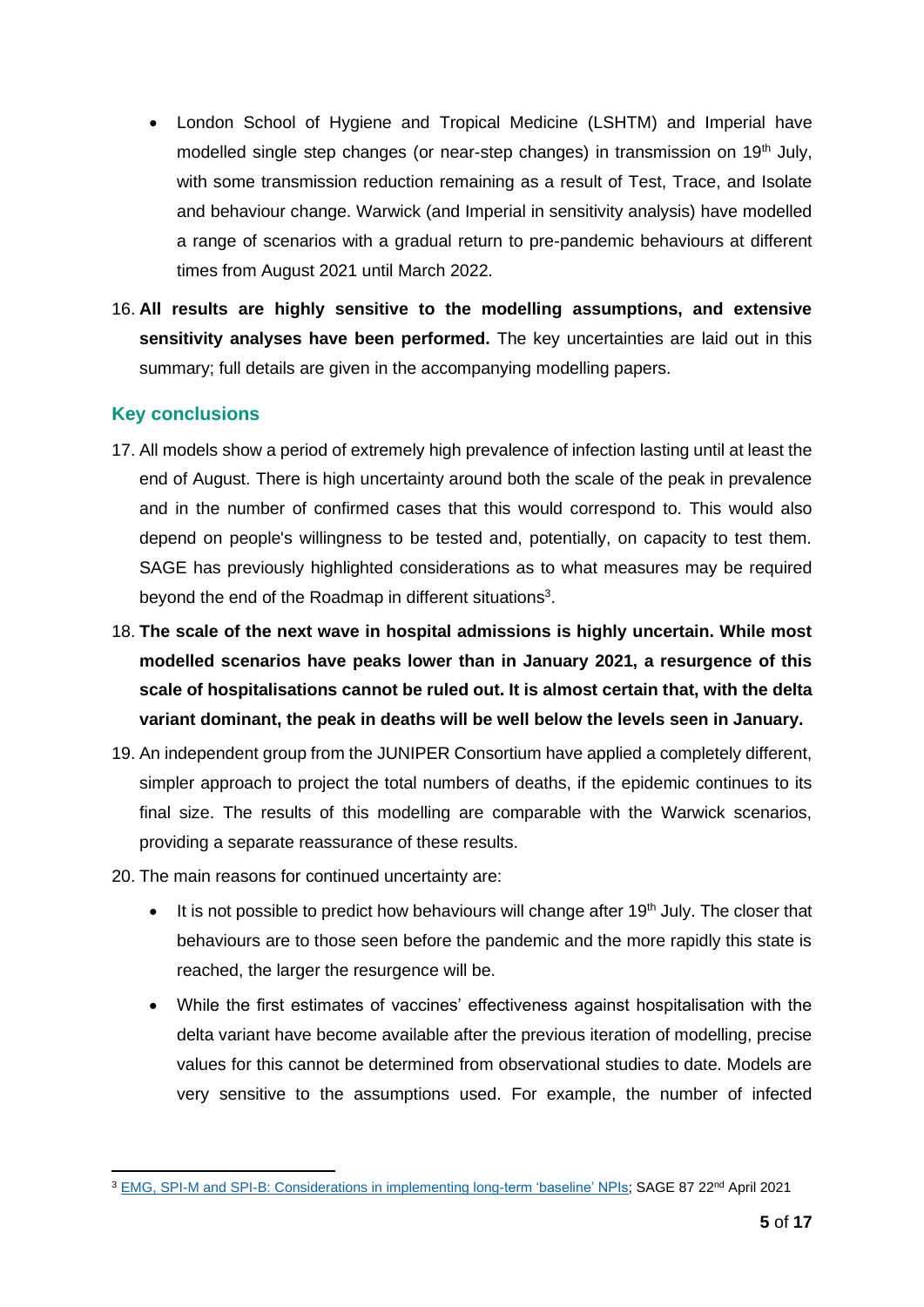vaccinated people who go on to be admitted to hospital with a 94% effective vaccine would be *triple* that with a 98% effective one.

- While the number of vaccinated people is precisely known, the number of *unvaccinated* people is not, so estimates of vaccine uptake are uncertain. Models are also very sensitive to this; for example, there would be *twice* as many unvaccinated people in an age group if its uptake is 92% compared to if uptake is 96%.
- The proportion of the population who have previously been infected cannot be precisely determined and yet influences the extent to which the epidemic can grow before herd immunity is reached.
- 21. It is very difficult to forecast the peak of an epidemic in real time, and it will take several weeks after 19<sup>th</sup> July before it will be clear whether or not hospitals will be put under severe pressure. It is therefore important to closely monitor the epidemic so contingency plans can be rapidly put in place if needed.
- 22. **The resurgences in hospitalisations are smaller than seen in SPI-M-O's modelling on 9th June.** This is because:
	- Delaying Step 4 by four weeks has allowed many more vaccinations to be administered and moved the end of restrictions to a time point close to the school holidays, where transmission is expected to be lower.
	- As of  $9<sup>th</sup>$  June, it was not possible to determine the extent of transmission from Step 3 due to confounding effects of the emergence of the delta variant. Recent data from the CoMix study has shown that, since late April to mid-May, there has been little change to the number of contacts that adults make, and these remain well below prepandemic levels. Models have now been fitted to data that show lower than expected transmission, and therefore prevalence, after Step 3.
	- As of 9<sup>th</sup> June, no data were available on vaccines' effectiveness against hospital admission with the delta variant. PHE have since published these estimates and, while their confidence intervals are very wide, they are broadly in line with the optimistic vaccine effectiveness scenarios previously modelled.
- 23. Some, but not all, scenarios discussed here and in the underlying papers show further waves in autumn and / or winter, although they are all considerably smaller than in winter 2020/21, and in these scenarios the summer wave is correspondingly broader and flatter. The modelled winter waves are larger if a) the extent of seasonality in transmission is higher and b) the summer wave is smaller, so fewer people are immune by winter. Note that these models have not incorporated an autumn booster vaccine campaign, and waning is not considered in the Warwick model.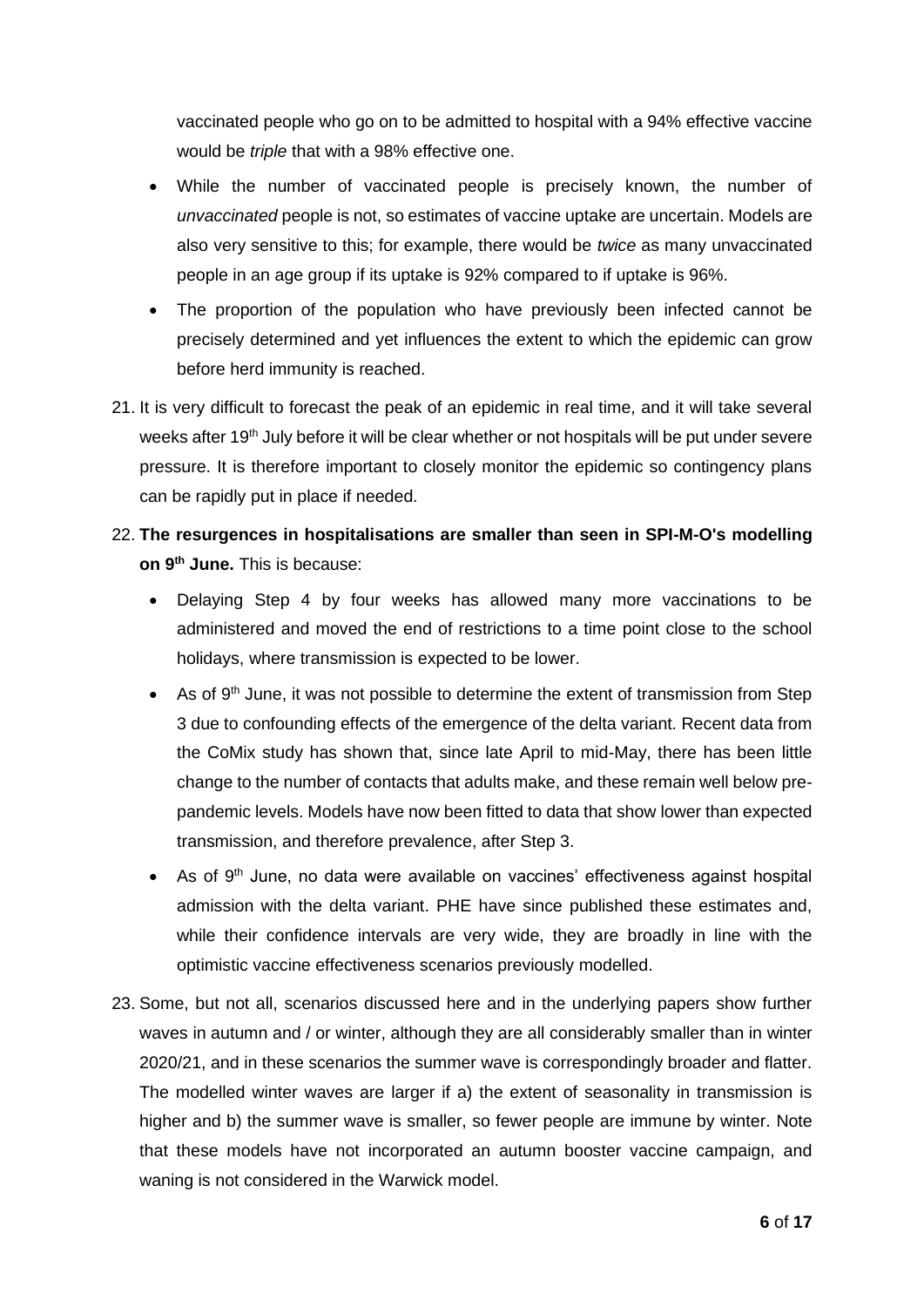#### **Summary of Warwick modelling**

- 24. In contrast to their previous work, Warwick have not modelled a single change in transmission on  $19<sup>th</sup>$  July. Instead, a gradual return to pre-pandemic behaviours over a range of dates from August 2021 to March 2022 is modelled. Some, but not all, scenarios assume there is also a significant (but partial) initial step change in behaviour on 19<sup>th</sup> July before the gradual changes take place.
- 25. A selection of these results is illustrated in Figure 2 below. With vaccine effectiveness assumptions in line with PHE's central estimates, peak (mean) daily hospital admissions range from around 500 to 950 with the slowest return to pre-pandemic behaviours which take approximately seven months after taking Step 4. This compares to around 1,300 to 4,800 for the most rapid return to pre-pandemic behaviours, over the course of one month. Peaks are higher where vaccine effectiveness assumptions are towards the lower end of PHE's estimates; even then, most scenarios result in smaller resurgences than January 2021 unless there is a rapid return to pre-pandemic behaviour.

**Figure 2:** Infections, hospital admissions and occupancy, and deaths in England as estimated under five different behavioural scenarios as modelled by Warwick, assuming default vaccine effectiveness. Lines indicate the median of the distribution; shaded regions show the 95% prediction interval.

(Purple – small drop in precautionary behaviour from  $19<sup>th</sup>$  July then gradual reduction to pre-pandemic levels over one month; Red – as purple, but gradual reduction to pre-pandemic levels over three months; Blue – as red, but gradual reduction to pre-pandemic levels over five months; Orange - large drop in precautionary behaviour from 19<sup>th</sup> July then gradual reduction to pre-pandemic levels over three months; Cyan - medium drop in precautionary behaviour from 19<sup>th</sup> July then gradual reduction to pre-pandemic levels over five months)

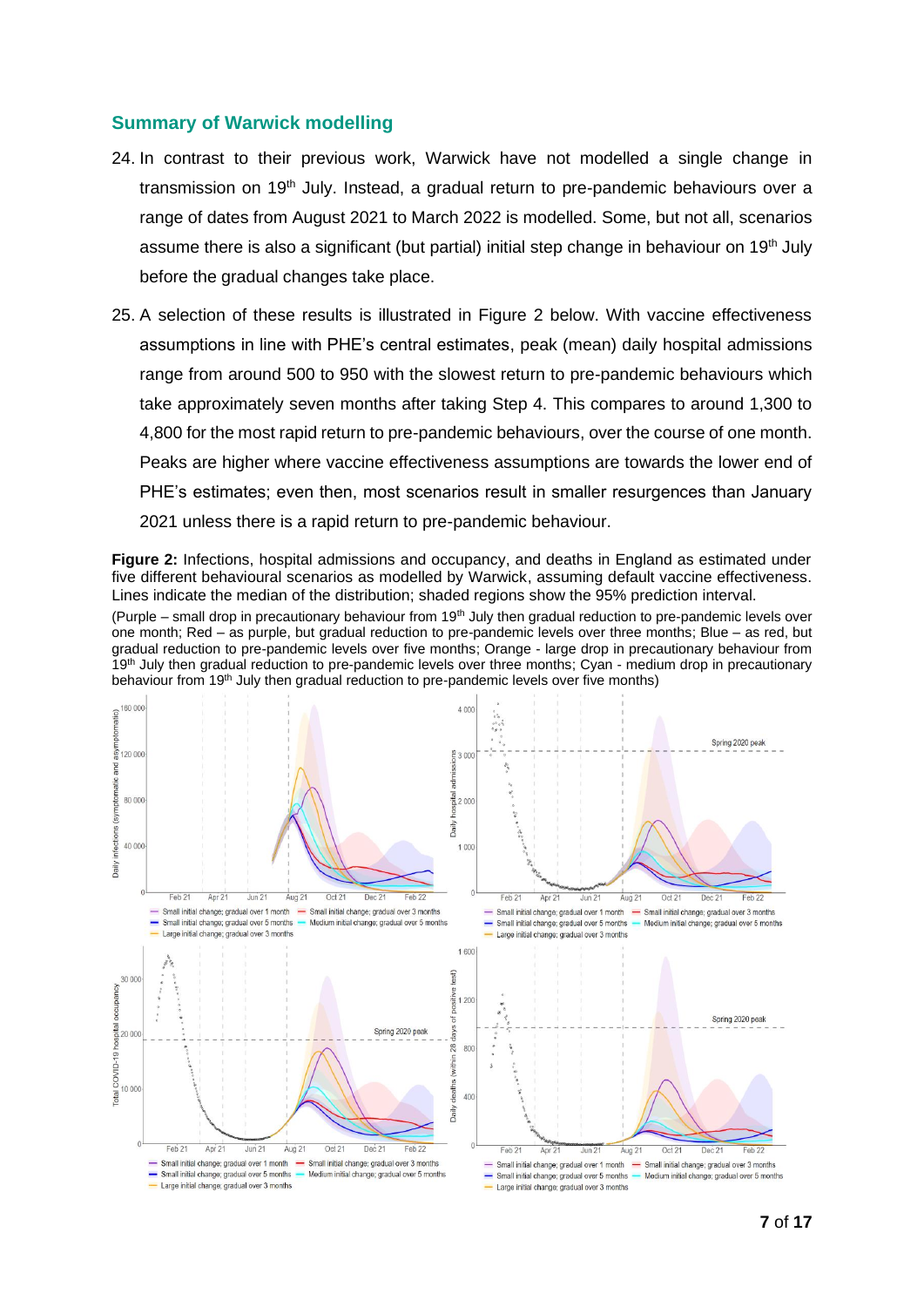- 26. It is noticeable that very small changes in assumed behaviour lead to very different epidemic trajectories of infections, hospitalisations, and deaths, as a result of exponential growth. Some, but not all, of Warwick's scenarios see a further resurgence in autumn or winter (Figure 2, red and blue). The fewer people that are infected during the wave that is currently happening, the more are infected in the next one. Neither Imperial nor LSHTM's scenarios show a significant additional, distinct autumn or winter wave. Any contingency planning will need to be able to flex to a wide range of scenarios.
- 27. Daily hospital admissions that are lower than the spring 2020 or January 2021 peak could still cause severe disruption for the NHS. For example, if the average length of stay is nine days, 1,000 hospitalisations per day for a sustained period would lead to hospital occupancy due to COVID-19 of 9,000 individuals. In Warwick's results, under the central and optimistic assumptions on vaccine effectiveness, half of the scenarios generate extended periods with more than 1,000 hospital admissions a day. Under the cautious assumptions on vaccine effectiveness, all behavioural scenarios breach 1,000 hospitalisations a day. It is highly likely that any such pressure on the NHS would vary regionally and temporally.
- 28. Given the delay between infection and hospitalisation, increases in admissions for the coming two to three weeks are already determined by infections to date. Consequently, whilst cases continue to increase exponentially, admissions are expected to double (regardless of any measures put in place). While SPI-M-O does not know what threshold of daily hospital admissions would lead to unsustainable pressure for the NHS, the moment when half that level is reached would be the time at which contingency plans would need to be implemented.
- 29. Warwick's central case assumes a 10% peak-to-trough seasonal variation in transmission. They also considered sensitivities of 20% and 40% variation. The non-linear interaction between seasonality and behaviour, however, is a complex one. As it is currently summer, the higher seasonality scenario would require existing behaviour to be close to prepandemic levels, with little scope for increased mixing after  $19<sup>th</sup>$  July. This means that, in these scenarios, the ongoing wave rapidly diminishes, yet there is always a winter wave (Figure 3).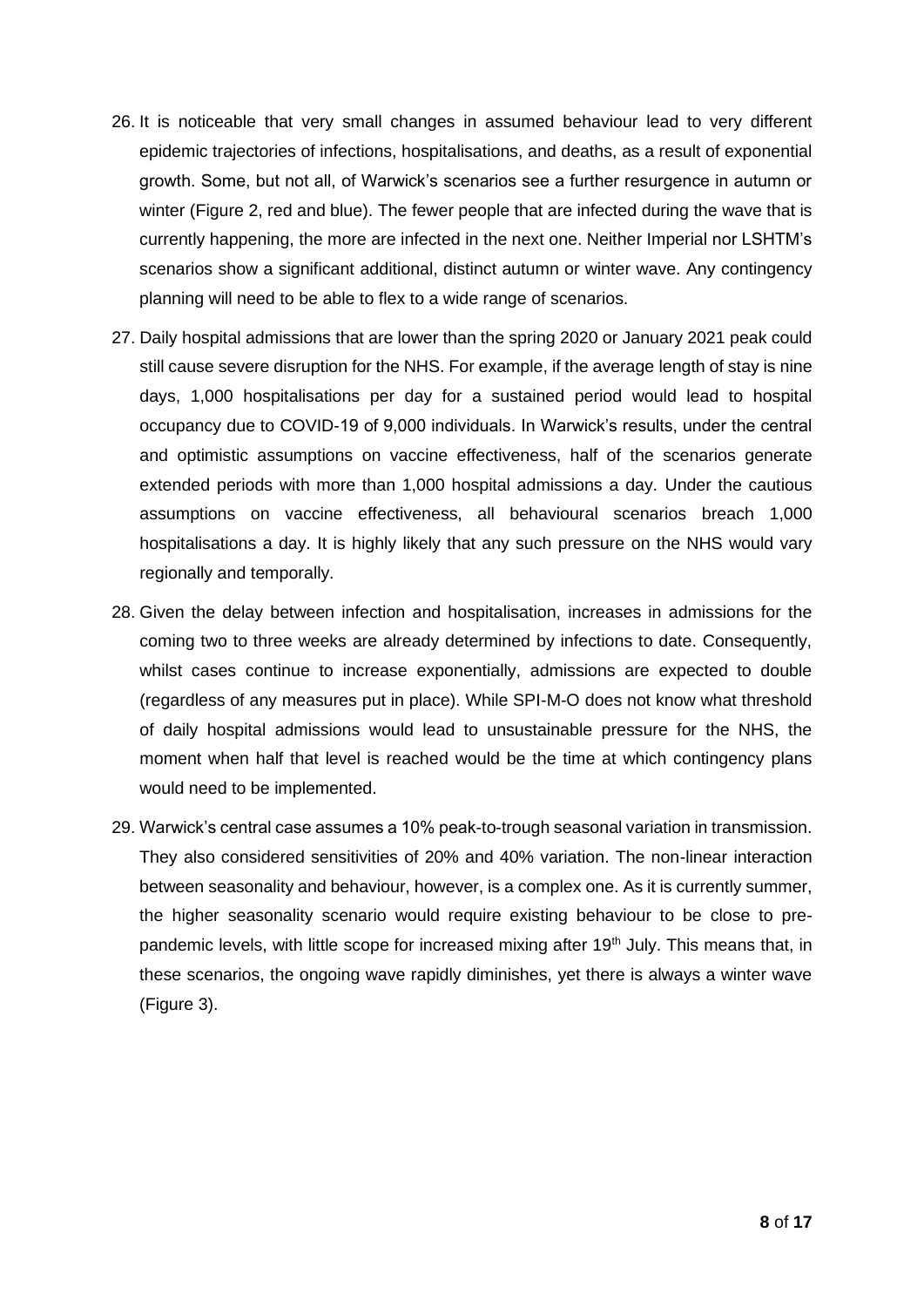**Figure 3:** Hospital admissions in England as estimated by the Warwick model for four different behaviour scenarios for after Step 4 is taken, each with either 10% (default solid line), 20% (dotted line), or 40% (dashed line) peak to trough seasonality. Default vaccine effectiveness assumptions. Lines indicate means; shaded regions show the 95% prediction interval.

(Top left purple – small drop in precautionary behaviour from 19th July then gradual reduction to pre-pandemic levels over one month; Top right red – as purple, but gradual reduction to pre-pandemic levels over three months; Bottom left orange - large drop in precautionary behaviour from 19<sup>th</sup> July then gradual reduction to pre-pandemic levels over three months; Bottom right cyan - medium drop in precautionary behaviour from 19<sup>th</sup> July then gradual reduction to pre-pandemic levels over five months)



30. Warwick have also highlighted the sensitivity of models to the precise uptake achieved in older people. Although the number of doses administered is known, the overall population size and hence the number of unvaccinated people is not. As of  $1<sup>st</sup>$  July, more first doses have been administered to 75- to 79-year olds in England (1.98m)<sup>4</sup> than the number of people of that age estimated by ONS's mid-2019 population estimates (1.94m), so NHS England report an uptake of over 100%. PHE, however, base their estimates<sup>5</sup> on the National Immunisation Management System (NIMS) database in which there are 2.08m 75- to 79-year olds, giving an estimated uptake of 95%. It is a general pattern that PHE estimates of coverage are lower than those calculated using ONS's population estimates.

<sup>&</sup>lt;sup>4</sup> [NHS England COVID-19 vaccination statistics;](https://www.england.nhs.uk/statistics/statistical-work-areas/covid-19-vaccinations/) 1<sup>st</sup> [July](https://www.england.nhs.uk/statistics/wp-content/uploads/sites/2/2021/07/COVID-19-weekly-announced-vaccinations-01-July-2021-revised.xlsx)

<sup>5</sup> [Public Health England COVID-19 vaccine surveillance report Week 26](https://assets.publishing.service.gov.uk/government/uploads/system/uploads/attachment_data/file/998411/Vaccine_surveillance_report_-_week_26.pdf)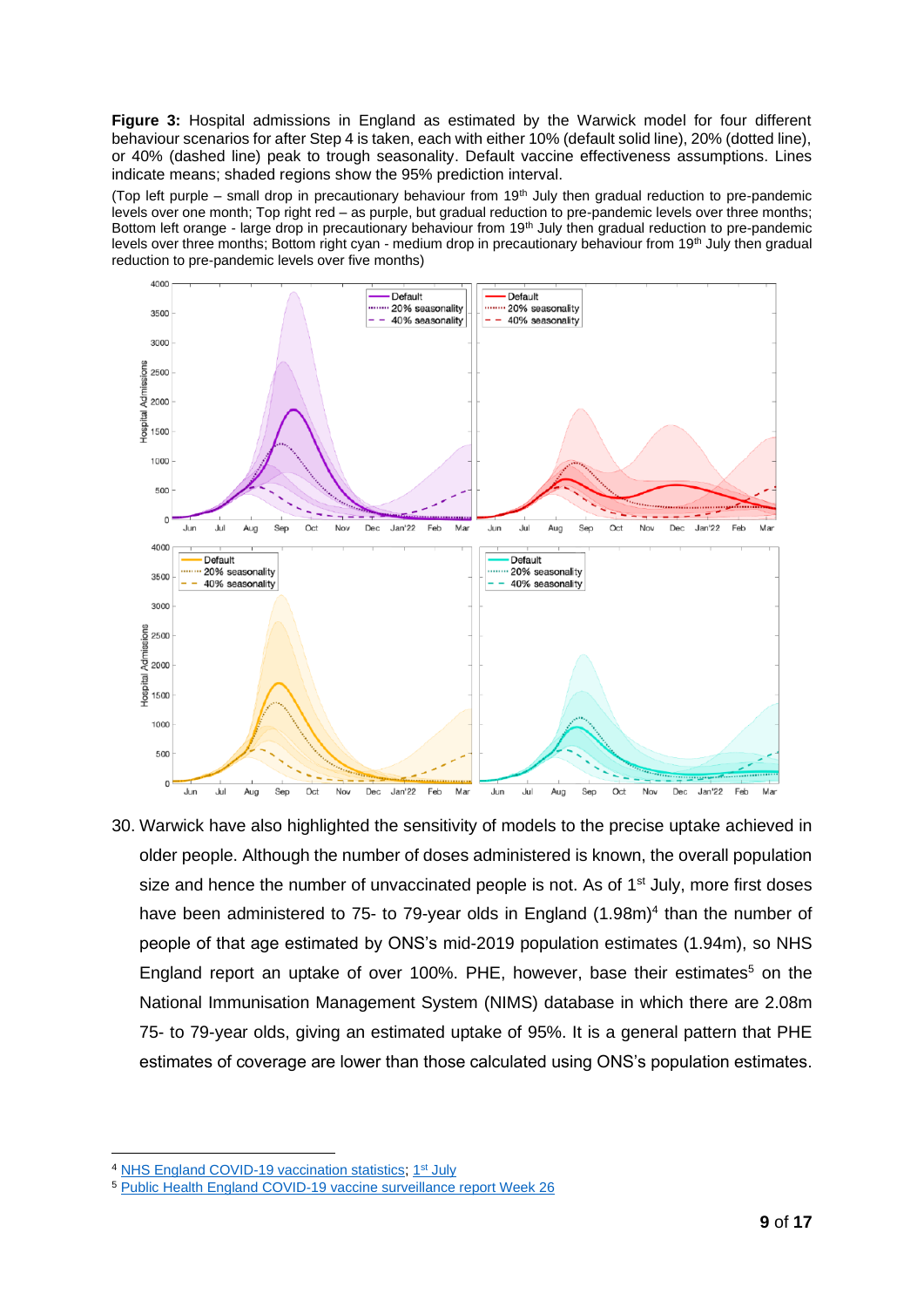31. Although such differences may appear unimportant, models are very sensitive to the precise uptake used. For example, there are twice as many unvaccinated people in a highrisk age group that had 92% uptake compared to if uptake were 96%, meaning there would be many more people at risk of hospitalisation. The resulting increase in hospitalisations due to assumed lower vaccine uptake historically under various behavioural scenarios is illustrated in Figure 4.

**Figure 4:** Hospital admissions in England as estimated by the Warwick model for four different behaviour scenarios for after Step 4 is taken, each with either default (solid line), 5% lower (dotted line), or 10% lower (dashed line) vaccine uptake to date. Default vaccine effectiveness assumptions. Lines indicate means; shaded regions show the 95% prediction interval.

(Top left purple - small drop in precautionary behaviour from 19<sup>th</sup> July then gradual reduction to pre-pandemic levels over one month; Top right red – as purple, but gradual reduction to pre-pandemic levels over three months; Bottom left orange - large drop in precautionary behaviour from 19<sup>th</sup> July then gradual reduction to pre-pandemic levels over three months; Bottom right cyan - medium drop in precautionary behaviour from 19<sup>th</sup> July then gradual reduction to pre-pandemic levels over five months)



## **Summary of Imperial College London modelling**

32. Imperial have considered step changes occurring on  $19<sup>th</sup>$  July that take R (excluding the effect of immunity from vaccines or natural infection $6$ ) in school term time to 5.5 (central, with contacts approximately doubling), 4.5 (low R, with contacts increasing by

<sup>&</sup>lt;sup>6</sup> Note, the transmission advantage of delta over alpha is included in these R excluding immunity estimates.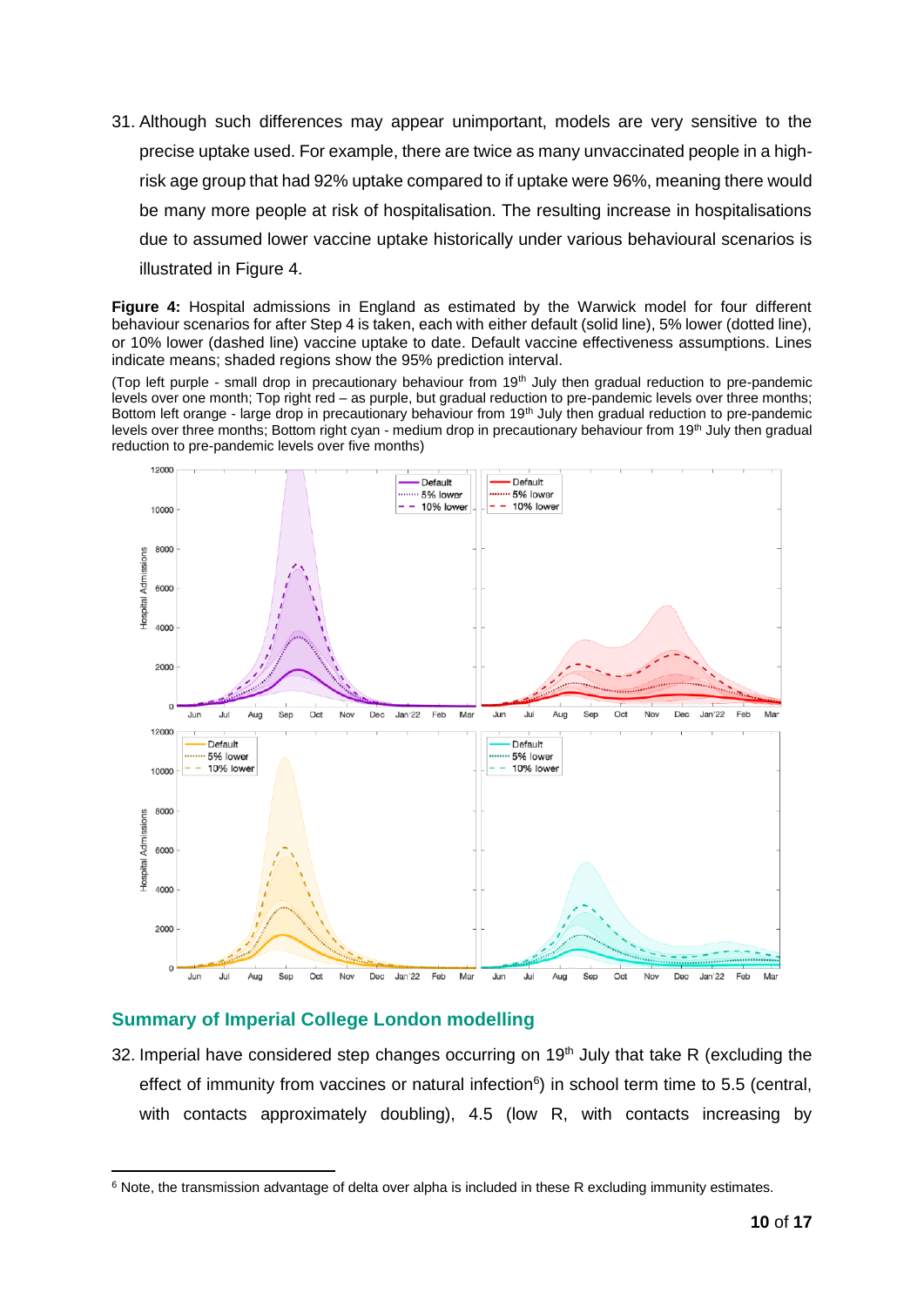approximately 50%), or 7.0 (high R). As a sensitivity analysis, they also modelled a gradual change in behaviours so that R (excluding immunity) reaches 5.5 on 1<sup>st</sup> September.

- 33. Imperial have used their own estimates of vaccine effectiveness to account for admissions whose first positive test is in hospital. Their central scenario uses vaccine effectiveness assumptions that are lower than Warwick's, but still within PHE's confidence intervals (see appendix 1 for details). This central scenario assumes that 15% of people who have recovered from an infection with alpha are nevertheless susceptible to a second infection with delta if they are unvaccinated. Imperial's optimistic vaccine assumptions assume perfect cross protection and use PHE's point estimates (and are therefore similar to Warwick central scenarios).
- 34. Figure 5 shows the Imperial model with their optimistic (left) and central (right) vaccine effectiveness assumptions<sup>7</sup>. As with Warwick, if vaccine effectiveness against hospital admission is in line with PHE's point estimates, then a rapid return to pre-pandemic behaviours leads to a peak in hospitalisations broadly similar to that of January 2021 (blue line in left hand plot). If baseline behaviour change leads to more significant transmission reduction (green or purple lines in left hand plot) then the peak is significantly smaller. As with Warwick, a more gradual change in behaviour extends and flattens the peak (yellow line compared to blue line, where R=5.5 happens suddenly).

**Figure 5:** Hospital admissions in England as estimated by the Imperial model under optimistic (left) and central (right) vaccine effectiveness assumptions for different behaviours after Step 4 is taken (blue – high R excluding immunity of 7.0; purple – central R excluding immunity of 5.5; green – low R excluding immunity of 4.5; yellow – gradual change in behaviours reaching R excluding immunity of 5.5 on  $1<sup>st</sup>$ September, rather than 19<sup>th</sup> July). Note the different y-axes between the two plots. Lines indicate the median of the distribution and shaded regions the 95% credible interval.



<sup>7</sup> Further scenarios with more pessimistic vaccine effectiveness assumptions are given in the accompanying modelling paper.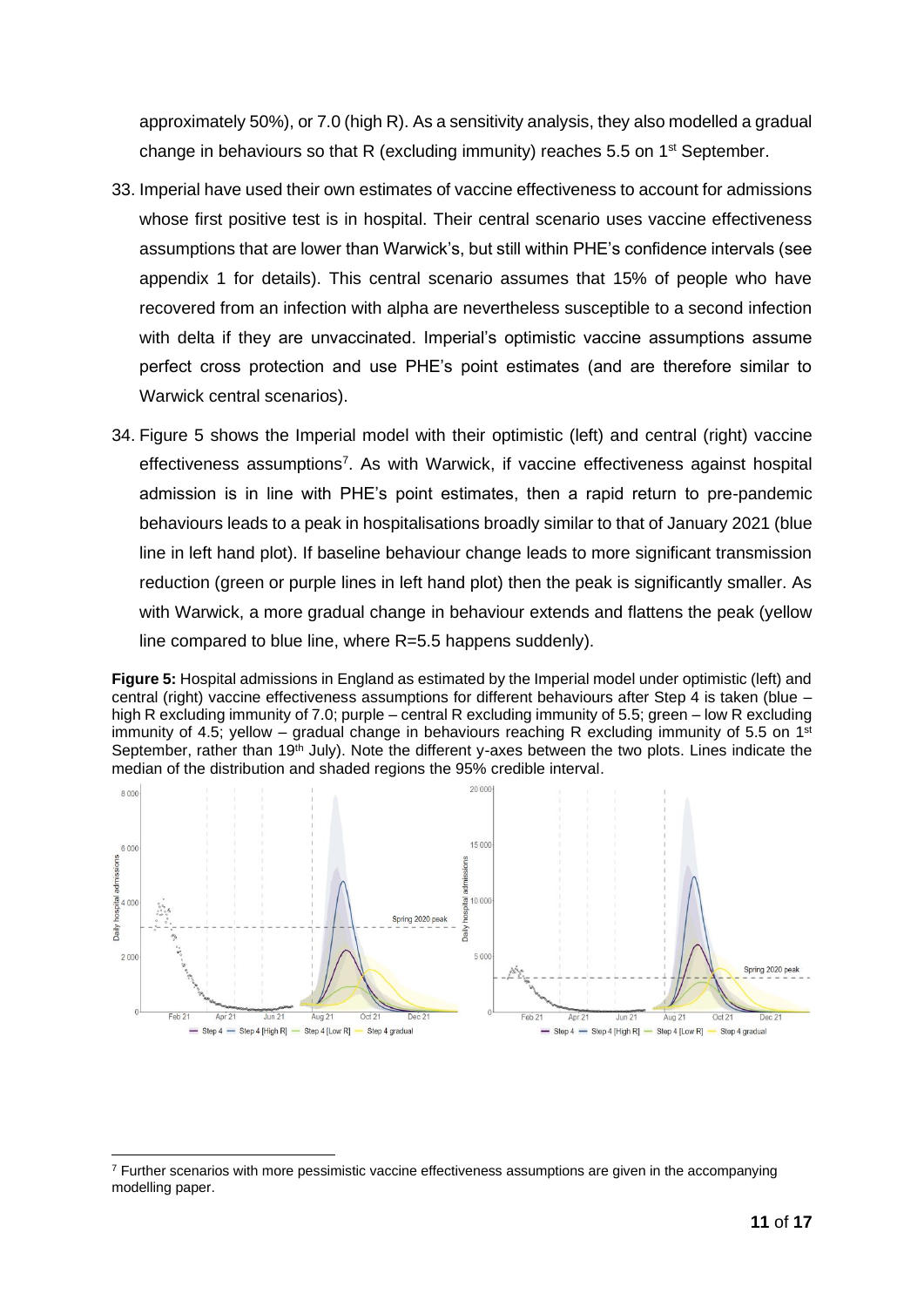#### **Summary of LSHTM modelling**

- 35. LSHTM have modelled the changes after Step 4 as happening in two ways. Firstly, the model is fitted to historical Google mobility data, which is assumed to increase in low, medium, and high scenarios towards or above pre-pandemic baseline levels after Step 4 of the roadmap is taken on 19<sup>th</sup> July. Secondly, the model fits a reduction in the per-contact transmission risk of approximately 25% to represent the combined effect of Test, Trace, and Isolate and other mitigating behaviours that are not captured by mobility changes alone. LSHTM scenarios consider various reductions in this mitigation parameter following Step 4 to mimic the reduction in self-protective measures that may occur as requirements such as mask wearing are relaxed. LSHTM's central and optimistic assumptions for two dose vaccine effectiveness against admission with delta are 90% and 96% respectively.
- 36. Firstly, the sensitivity to the mobility parameter is shown in Figure 6. In this plot, the mitigation parameter reduces the per-contact transmission risk by approximately 15%. In the "high mobility" scenario, transit and workplace mobility both reach 90%; in the "medium mobility" scenario, it is 80% and 85% respectively, and in the "low mobility" scenario, they are 75% and 80%.

**Figure 6:** Hospital admissions (top left), occupancy (top right), ICU occupancy (bottom right) and deaths (bottom left) in the LSHTM model assuming high (red), medium (green), or low (blue) mobility July 19th, and with Test and Trace and baseline behaviour change reducing R by 15%. Two doses of either vaccine are assumed to be 90% effective against hospital admission with delta, and there is waning of natural or vaccine-induced immunity. Lines indicate the median of the distribution and shaded regions the 90% credible interval.



37. The sensitivity to this "mitigation parameter" is demonstrated in Figure 7. Here, the percontact transmission risk is reduced from pre-pandemic levels by approximately 20%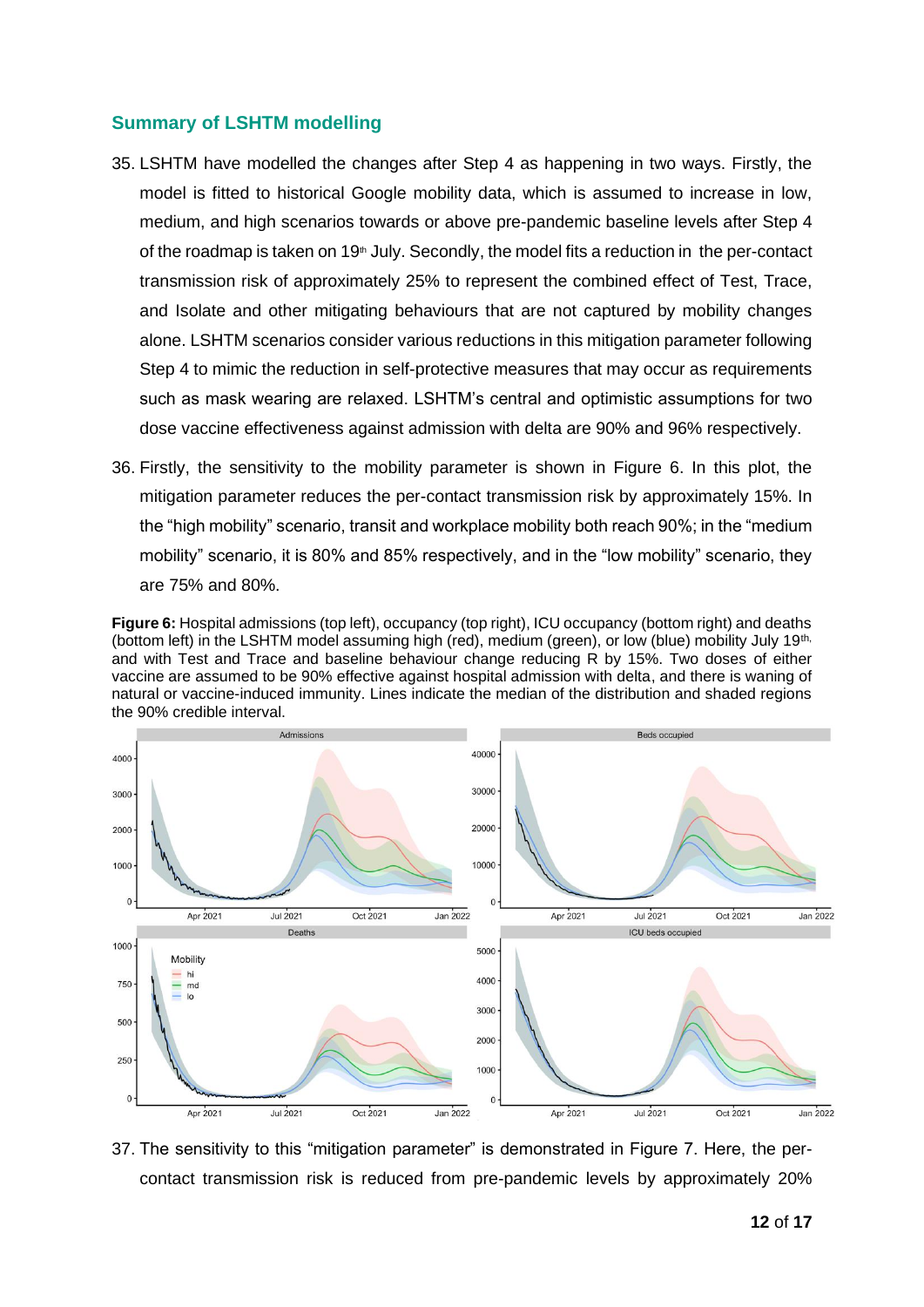(purple), 15% (blue), 10% (green), or 5% (red) after 19<sup>th</sup> July by Test, Trace, and Isolate and baseline behaviours. With the least effective mitigating behaviour, hospital admissions are similar to the level seen in January (and deaths around half that level), but more significant behaviour change sees hospital admissions peak well below 2,000.

**Figure 7:** Hospital admissions (top left), occupancy (top right), ICU occupancy (bottom right) and deaths (bottom left) in the LSHTM model assuming a 20% (purple), 15% (blue), 10% (green), or 5% (red) reduction in transmission post July 19<sup>th</sup> as a result of Test, Trace, and Isolate, and baseline behaviour change. Two doses of either vaccine are assumed to be 90% effective against hospital admission with delta, there is waning of natural or vaccine-induced immunity, and medium mobility is assumed. Lines indicate the median of the distribution and shaded regions the 90% credible interval.



38. Other scenario analyses reiterate the sensitivity of modelled outcomes to the assumptions used for vaccine effectiveness, uptake achieved, the duration of immune protection, and whether the delta variant is associated with a higher risk of hospitalisation and death than alpha.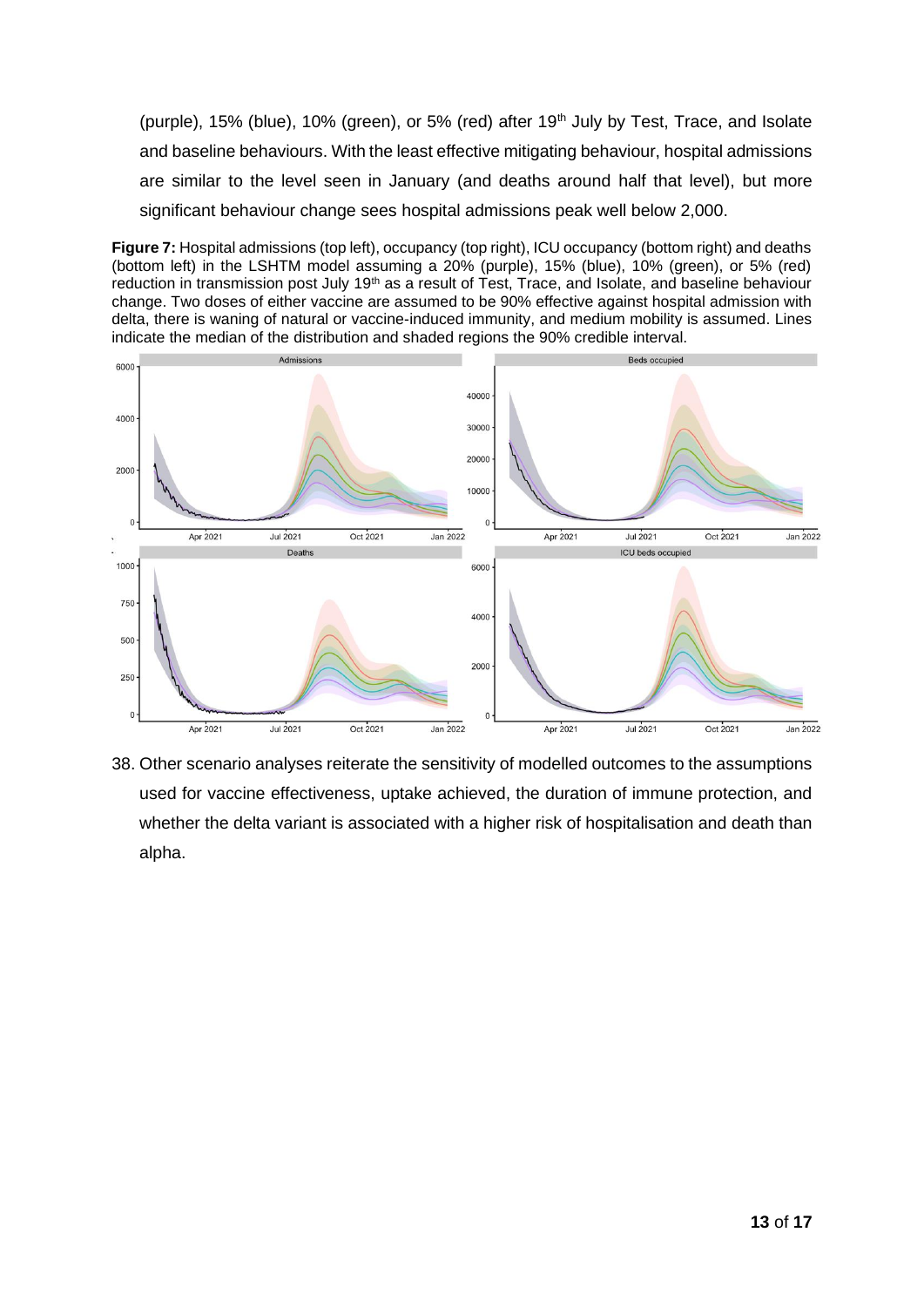# **Appendix 1: Model assumptions**

Given the dominance of the delta variant, parameter values shown here are for this strain of SARS-CoV-2. Other parameter values for alpha are given in the respective modelling papers, alongside further details of the models.

| <b>Parameter</b>              | <b>Imperial College</b> |         |             | <b>LSHTM</b> |                            |         | <b>Warwick</b> |                            |         |             |            |
|-------------------------------|-------------------------|---------|-------------|--------------|----------------------------|---------|----------------|----------------------------|---------|-------------|------------|
| Cross-                        |                         | Central | Pessimistic | Optimistic   |                            | Central | Optimistic     |                            | Central | Pessimistic | Optimistic |
| protection                    | Against                 | 85%     | 75%         | 100%         | Against                    | 100%    | 100%           | Against                    | 100%    | 100%        | 100%       |
| against delta                 | infection               |         |             |              | infection                  |         |                | infection                  |         |             |            |
| after infection               | Against                 | 95%     | 90%         | 100%         | Against                    | 100%    | 100%           | Against                    | 100%    | 100%        | 100%       |
| with alpha or<br>other strain | hospital<br>admission   |         |             |              | hospital<br>admission      |         |                | hospital<br>admission      |         |             |            |
|                               |                         |         |             |              |                            |         |                |                            |         |             |            |
| <b>Vaccine</b>                |                         | Central | Pessimistic | Optimistic   |                            | Central | Optimistic     |                            | Central | Pessimistic | Optimistic |
| reduction in                  | AZ <sub>1</sub>         | 33%     | 20%         | 45%          | AZ 1 dose                  | 43%     | 48%            | AZ 1 dose                  | 34%     | 31%         | 37%        |
| risk of infection             | dose                    |         |             |              | AZ 2 dose                  | 62%     | 63%            | AZ 2 dose                  | 64%     | 61%         | 65%        |
|                               | AZ2                     | 58%     | 45%         | 70%          | PF/MD 1                    | 47%     | 52%            | PF/MD 1                    | 56%     | 53%         | 59%        |
|                               | dose                    |         |             |              | dose                       |         |                | dose                       |         |             |            |
|                               | PF/MD 1<br>dose         | 33%     | 20%         | 45%          | PF/MD <sub>2</sub><br>dose | 80%     | 81%            | PF/MD <sub>2</sub><br>dose | 80%     | 80%         | 80%        |
|                               | PF/MD <sub>2</sub>      | 85%     | 78%         | 90%          |                            |         |                |                            |         |             |            |
|                               | dose                    |         |             |              |                            |         |                |                            |         |             |            |
| <b>Vaccine</b>                |                         | Central | Pessimistic | Optimistic   |                            | Central |                |                            | Central | Pessimistic | Optimistic |
| reduction in                  | AZ <sub>1</sub>         | 40%     | 35%         | 45%          | AZ 1 dose                  | 47%     |                | AZ 1 dose                  | 45%     | 40%         | 45%        |
| risk of onward                | dose                    |         |             |              | AZ 2 dose                  | 57%     |                | AZ 2 dose                  | 45%     | 40%         | 45%        |
| transmission if               | AZ2                     | 40%     | 35%         | 45%          | PF/MD 1                    | 47%     |                | PF/MD 1                    | 45%     | 40%         | 45%        |
| infected<br>(additional to    | dose                    |         |             |              | dose                       |         |                | dose                       |         |             |            |
| transmission                  | PF/MD 1<br>dose         | 40%     | 35%         | 45%          | PF/MD <sub>2</sub>         | 57%     |                | PF/MD <sub>2</sub>         | 45%     | 40%         | 45%        |
| reduction due to              | PF/MD <sub>2</sub>      | 40%     | 35%         | 45%          | dose                       |         |                | dose                       |         |             |            |
| reduced infection<br>risk)    | dose                    |         |             |              |                            |         |                |                            |         |             |            |
| Vaccine                       |                         | Central | Pessimistic | Optimistic   |                            | Central | Optimistic     |                            | Central | Pessimistic | Optimistic |
| reduction in                  | AZ <sub>1</sub>         | 33%     | 20%         | 45%          | AZ 1 dose                  | 43%     | 48%            | AZ 1 dose                  | 34%     | 31%         | 37%        |
| risk of                       | dose                    |         |             |              | AZ 2 dose                  | 71%     | 72%            | AZ 2 dose                  | 70%     | 68%         | 77%        |
| symptomatic                   | AZ2                     | 58%     | 45%         | 70%          | PF/MD 1                    | 47%     | 52%            | PF/MD 1                    | 56%     | 53%         | 59%        |
| disease                       | dose                    |         |             |              | dose                       |         |                | dose                       |         |             |            |
|                               | PF/MD 1                 | 33%     | 20%         | 45%          | PF/MD <sub>2</sub>         | 84%     | 85%            | PF/MD <sub>2</sub>         | 88%     | 84%         | 89%        |
|                               | dose                    |         |             |              | dose                       |         |                | dose                       |         |             |            |
|                               | PF/MD <sub>2</sub>      | 85%     | 78%         | 90%          |                            |         |                |                            |         |             |            |
|                               | dose                    |         |             |              |                            |         |                |                            |         |             |            |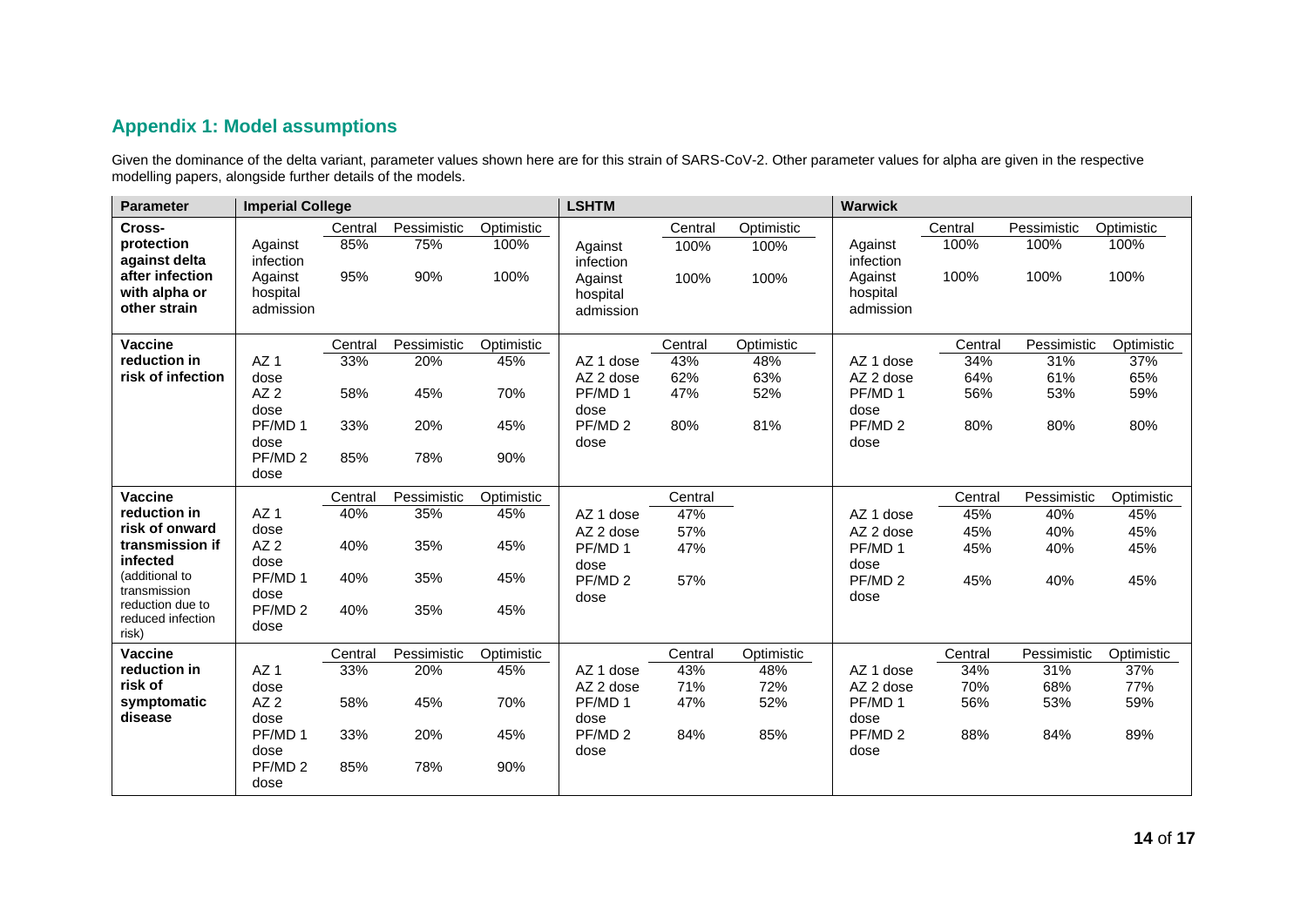| <b>Parameter</b>                        | <b>Imperial College</b>                                                                                                                                                                                                                             |         |                       | <b>LSHTM</b>                       |                    |                      | <b>Warwick</b>                     |                            |         |                               |            |
|-----------------------------------------|-----------------------------------------------------------------------------------------------------------------------------------------------------------------------------------------------------------------------------------------------------|---------|-----------------------|------------------------------------|--------------------|----------------------|------------------------------------|----------------------------|---------|-------------------------------|------------|
| Vaccine                                 |                                                                                                                                                                                                                                                     | Central | Pessimistic           | Optimistic                         |                    | Central              | Optimistic                         |                            | Central | Pessimistic                   | Optimistic |
| reduction in                            | AZ <sub>1</sub>                                                                                                                                                                                                                                     | 80%     | 75%                   | 81%                                | AZ <sub>1</sub>    | 85%                  | 85%                                | AZ 1 dose                  | 81%     | 70%                           | 85%        |
| risk of                                 | dose                                                                                                                                                                                                                                                |         |                       |                                    | dose               |                      |                                    | AZ 2 dose                  | 94%     | 90%                           | 97%        |
| hospitalisation                         | AZ2                                                                                                                                                                                                                                                 | 90%     | 85%                   | 94%                                | AZ <sub>2</sub>    | 90%                  | 96%                                | PF/MD 1                    | 90%     | 75%                           | 96%        |
| admission                               | dose<br>PF/MD 1                                                                                                                                                                                                                                     | 85%     | 80%                   | 93%                                | dose<br>PF/MD 1    |                      | 85%                                | dose                       |         |                               |            |
|                                         | dose                                                                                                                                                                                                                                                |         |                       |                                    | dose               | 85%                  |                                    | PF/MD <sub>2</sub>         | 98%     | 90%                           | 99%        |
|                                         | PF/MD <sub>2</sub>                                                                                                                                                                                                                                  | 95%     | 90%                   | 98%                                | PF/MD <sub>2</sub> | 90%                  | 96%                                | dose                       |         |                               |            |
|                                         | dose                                                                                                                                                                                                                                                |         |                       |                                    | dose               |                      |                                    |                            |         |                               |            |
| Vaccine                                 |                                                                                                                                                                                                                                                     | Central | Pessimistic           | Optimistic                         |                    | Central              | Optimistic                         |                            | Central | Pessimistic                   | Optimistic |
| reduction in                            | AZ <sub>1</sub>                                                                                                                                                                                                                                     | 80%     | 75%                   | 81%                                | AZ <sub>1</sub>    | 85%                  | 85%                                | AZ 1 dose                  | 81%     | 75%                           | 85%        |
| risk of death                           | dose                                                                                                                                                                                                                                                |         |                       |                                    | dose               |                      |                                    | AZ 2 dose                  | 95%     | 92%                           | 97%        |
|                                         | AZ2                                                                                                                                                                                                                                                 | 95%     | 95%                   | 95%                                | AZ2                | 95%                  | 98%                                | PF/MD 1                    | 90%     | 80%                           | 96%        |
|                                         | dose<br>PF/MD 1                                                                                                                                                                                                                                     | 85%     | 80%                   | 93%                                | dose<br>PF/MD 1    | 85%                  | 85%                                | dose<br>PF/MD <sub>2</sub> | 98%     | 95%                           | 99%        |
|                                         | dose                                                                                                                                                                                                                                                |         |                       |                                    | dose               |                      |                                    | dose                       |         |                               |            |
|                                         | PF/MD <sub>2</sub>                                                                                                                                                                                                                                  | 95%     | 95%                   | 98%                                | PF/MD <sub>2</sub> | 95%                  | 98%                                |                            |         |                               |            |
|                                         | dose                                                                                                                                                                                                                                                |         |                       |                                    | dose               |                      |                                    |                            |         |                               |            |
|                                         |                                                                                                                                                                                                                                                     |         |                       |                                    |                    |                      |                                    |                            |         |                               |            |
| <b>Rollout speed</b><br>(England basis) | Per Cabinet Office scenario:<br>An average of 2m doses per week in England until week commencing 12 <sup>th</sup> July and 2m per week thereafter. Sensitivities of 25% faster and slower<br>rollout are explored by Warwick.                       |         |                       |                                    |                    |                      |                                    |                            |         |                               |            |
|                                         | Warwick: 8-week period between doses.<br>Imperial: 11-week period between doses.<br>LSHTM: First doses are followed up with equivalent second doses according to measured delays between first and second doses using data up to 30th<br>June 2021. |         |                       |                                    |                    |                      |                                    |                            |         |                               |            |
| <b>Time to full</b>                     | 3 weeks (dose 1); 1 week (dose 2)                                                                                                                                                                                                                   |         |                       | 4 weeks (dose 1); 2 weeks (dose 2) |                    |                      | 2 weeks (dose 1); 2 weeks (dose 2) |                            |         |                               |            |
| vaccine<br>protection                   |                                                                                                                                                                                                                                                     |         |                       |                                    |                    |                      |                                    |                            |         |                               |            |
| Coverage                                |                                                                                                                                                                                                                                                     | Central |                       |                                    |                    | Central              |                                    |                            | Central |                               |            |
| achieved (all                           | 80 and over                                                                                                                                                                                                                                         |         | Per actuals           |                                    | $40+$              |                      | Per actuals (PHE first             | $40+$                      |         | Per actuals (PHE first dose   |            |
| ages)                                   | 50-79                                                                                                                                                                                                                                               |         | Per actuals           |                                    |                    |                      | dose uptake data from              |                            |         | uptake data from 2 July 2021) |            |
|                                         | 40-49<br><40                                                                                                                                                                                                                                        | 90%     | Minimum of actuals or |                                    | 18-39              | 30 June 2021)<br>80% |                                    | 18-39                      | 80%     |                               |            |
|                                         |                                                                                                                                                                                                                                                     | 80%     |                       |                                    |                    |                      |                                    |                            |         |                               |            |
|                                         | Care home                                                                                                                                                                                                                                           | 95%     |                       |                                    |                    |                      |                                    |                            |         |                               |            |
|                                         | residents                                                                                                                                                                                                                                           |         |                       |                                    |                    |                      |                                    |                            |         |                               |            |
|                                         | Care home                                                                                                                                                                                                                                           | 86%     |                       |                                    |                    |                      |                                    |                            |         |                               |            |
|                                         | workers                                                                                                                                                                                                                                             |         |                       |                                    |                    |                      |                                    |                            |         |                               |            |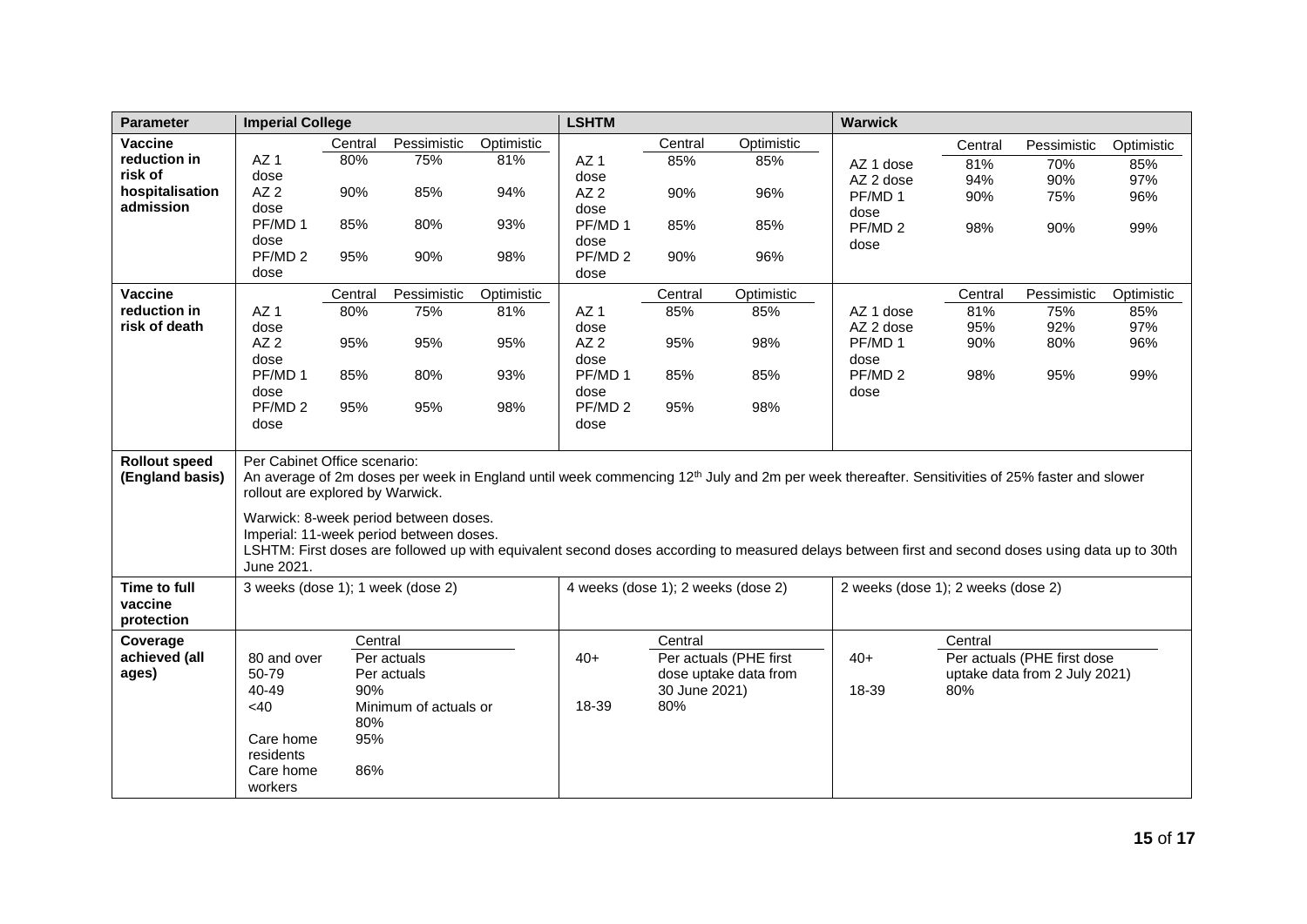| <b>Parameter</b>                                                                                       | <b>Imperial College</b>                                                                                                                                                                                                                                                                                                                                                                                                                                               | <b>LSHTM</b>                                                                                                                                                                                                                                                                                                                                                                                                                                                                                                                                                                                                                                                                                                      | <b>Warwick</b>                                                                                                                                |
|--------------------------------------------------------------------------------------------------------|-----------------------------------------------------------------------------------------------------------------------------------------------------------------------------------------------------------------------------------------------------------------------------------------------------------------------------------------------------------------------------------------------------------------------------------------------------------------------|-------------------------------------------------------------------------------------------------------------------------------------------------------------------------------------------------------------------------------------------------------------------------------------------------------------------------------------------------------------------------------------------------------------------------------------------------------------------------------------------------------------------------------------------------------------------------------------------------------------------------------------------------------------------------------------------------------------------|-----------------------------------------------------------------------------------------------------------------------------------------------|
| R excluding the<br>effect of<br>immunity after<br>Step 4 of<br>easing                                  | In terms of B.1.617.2 R excl. immunity:<br>With schools open:<br>• (central): 5.5 (95% Cl 4.2 to 7.1)<br>• (lower R; higher impact from measures):<br>4.5 (95% CI 3.2 to 6.1)<br>• (higher R; lower impact from measures):<br>7.0 (95% CI 5.6 to 8.6)<br>With schools closed:<br>• (central): 5.0 (95% CI 3.7 to 6.6)<br>• (lower R; higher impact from measures):<br>4.0 (95% CI 2.7 to 5.7)<br>• (higher R; lower impact from measures):<br>6.5 (95% CI 5.2 to 8.1) | Approx. 25% reduction in per-contact<br>transmission risk from baseline<br>measures, with 15% in the central<br>scenario after step 4 and sensitivity<br>analyses of 5%, 10% and 20% all<br>considered. In addition, there is a<br>reduction in the rate of interpersonal<br>contact represented by fitting to mobility<br>data (relative to baseline mobility in early<br>2020, pre-epidemic)<br>Medium<br>High<br>Low<br>105%<br>105%<br>105%<br>Grocery<br>and<br>pharmacy<br>Retail and<br>95%<br>105%<br>Aug<br>2020<br>recreation<br>Transit<br>80%<br>90%<br>Sept<br>2020<br>80%<br>Workplace<br>85%<br>90%<br>R (excluding immunity) reduced by 0.2 to<br>0.3 during school holidays in all<br>scenarios. | Worst case scenario (full relaxation on 19 July): 6.92<br>(95% CI 6.53 to 7.39)<br>Additional scenarios have also been modelled.              |
| <b>Transmission</b><br>advantage of<br>Delta over<br>Alpha                                             |                                                                                                                                                                                                                                                                                                                                                                                                                                                                       | Scenarios consider a 40-80%<br>transmission advantage of Delta over<br>Alpha.                                                                                                                                                                                                                                                                                                                                                                                                                                                                                                                                                                                                                                     | Central scenario 61% (CI 38%-86%) transmission<br>advantage over alpha.                                                                       |
| <b>Additional risk</b><br>of hospital-<br>isation given<br>infection for<br>delta compared<br>to alpha | 85%                                                                                                                                                                                                                                                                                                                                                                                                                                                                   | 80% (partially counteracted by the model<br>fitting to lower prevalence); sensitivities<br>without additional risk also considered.                                                                                                                                                                                                                                                                                                                                                                                                                                                                                                                                                                               | Inferred within code; 87% (48%-134%).                                                                                                         |
| <b>Seasonality</b>                                                                                     | 20% peak (February) to trough (August) in<br>central scenario.                                                                                                                                                                                                                                                                                                                                                                                                        | 20% peak to trough seasonality in central<br>scenarios.                                                                                                                                                                                                                                                                                                                                                                                                                                                                                                                                                                                                                                                           | 10% seasonality (transmission in summer trough is<br>90% of winter transmission) in central scenarios.<br>20% and 40% accompanying scenarios. |
| Waning<br>immunity                                                                                     | Exponential decay in infection-induced immunity<br>with an average time to loss of protection of 3<br>years                                                                                                                                                                                                                                                                                                                                                           | Waning of natural and vaccine-induced<br>immunity by 15% over 1 year; sensitivity<br>analysis without waning also included.                                                                                                                                                                                                                                                                                                                                                                                                                                                                                                                                                                                       | None over the timescale modelled                                                                                                              |